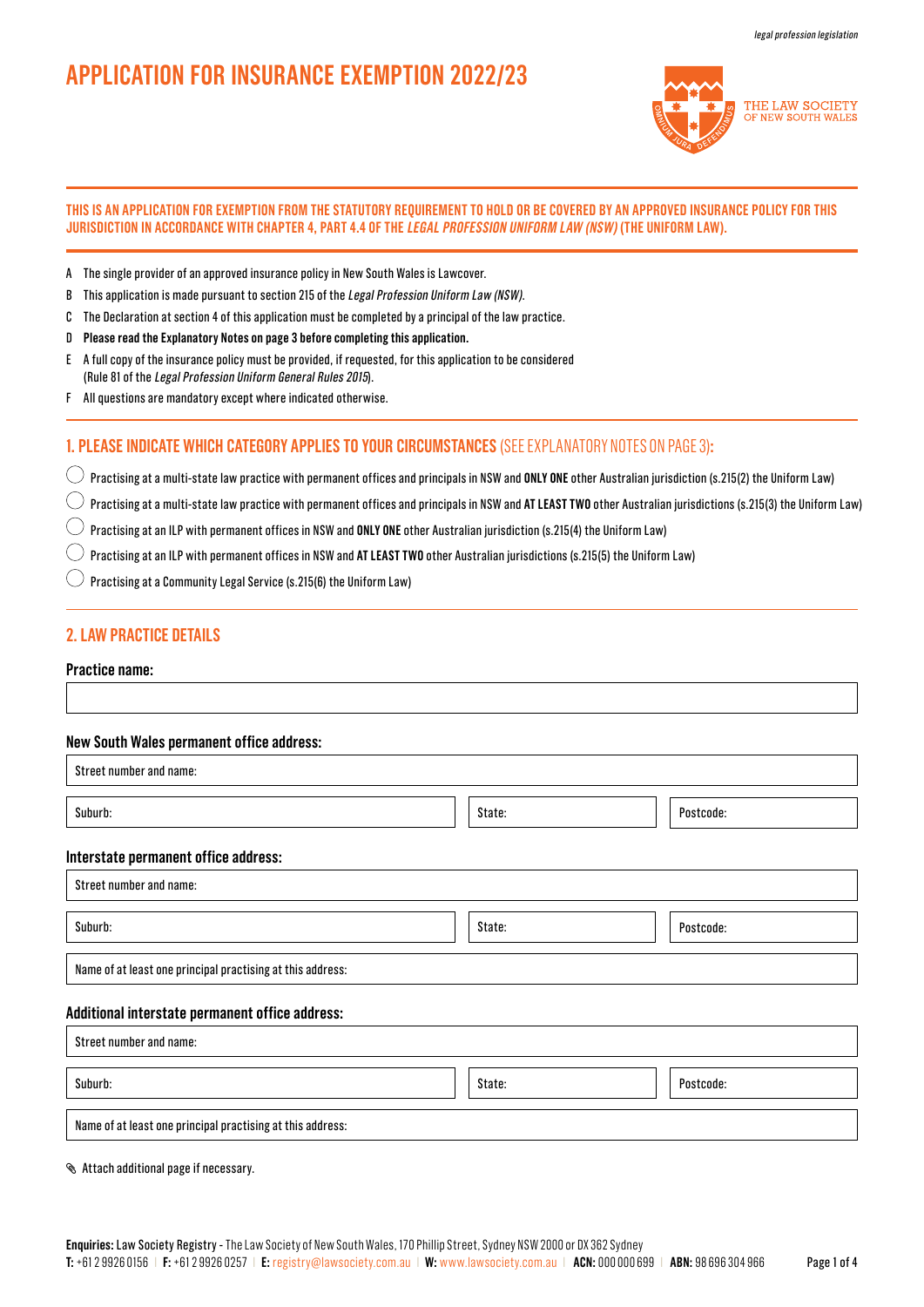# **3. PRINCIPAL(S) OF THE LAW PRACTICE SEEKING THE EXEMPTION**

A. Please provide the full name of the NSW principal practising certificate holder seeking the exemption on behalf of the law practice and those practitioners applying for a NSW practising certificate.

B. If there is **no NSW principal** practising certificate holder please provide the full name of the interstate principal seeking the exemption on behalf of the law practice and those practitioners applying for a NSW practising certificate.

## **4. DECLARATION**

Limit:

This form must be signed by a principal of the law practice.

**I am a principal of the law practice applying for an exemption from the requirement of the nominated law practice, and its Australian legal practitioners engaging in legal practice in New South Wales, to hold or be covered by an approved insurance policy for New South Wales, and declare as follows:**

- (a) I declare that the contents of this application are true and correct.
- (b) I have not withheld any relevant information.
- (c) I have read and understood the contents of the application and the Explanatory Notes.
- (d) I am authorised by each of the principals and Australian legal practitioners engaging in legal practice in New South Wales to make this application.
- (e) The law practice insurance arrangements, as demonstrated in the attached evidence from the insurer, are as follows:

| Insurer:                        |  |
|---------------------------------|--|
| Policy end date (DD/MM/YYYY):   |  |
| Policy start date (DD/MM/YYYY): |  |

- (f) For Australian based practitioners only:
	- (i) the policy covers the insurable solicitors of the law practice who are engaging in legal practice in NSW,
	- (ii) is a policy issued or provided by an insurer, or other provider approved under, or selected in accordance with, applicable jurisdictional legislation in Australia, and
	- (iii) the policy is approved for the purposes of engaging in legal practice in NSW.
- (h) I authorise The Law Society of New South Wales to contact the insurer of the law practice as shown on this form.

| Name:                                                             |                                               |
|-------------------------------------------------------------------|-----------------------------------------------|
| Signed:                                                           | Dated (DD/MM/YYYY):                           |
| <b>5. LODGEMENT OF NOTICE</b><br>Please return completed form by: | Please direct any queries to the Registry on: |

| Email: | registry@lawsociety.com.au |
|--------|----------------------------|
|--------|----------------------------|

| Email:     | registry@lawsociety.com.au |
|------------|----------------------------|
| Telephone: | +61 2 9926 0156            |
|            |                            |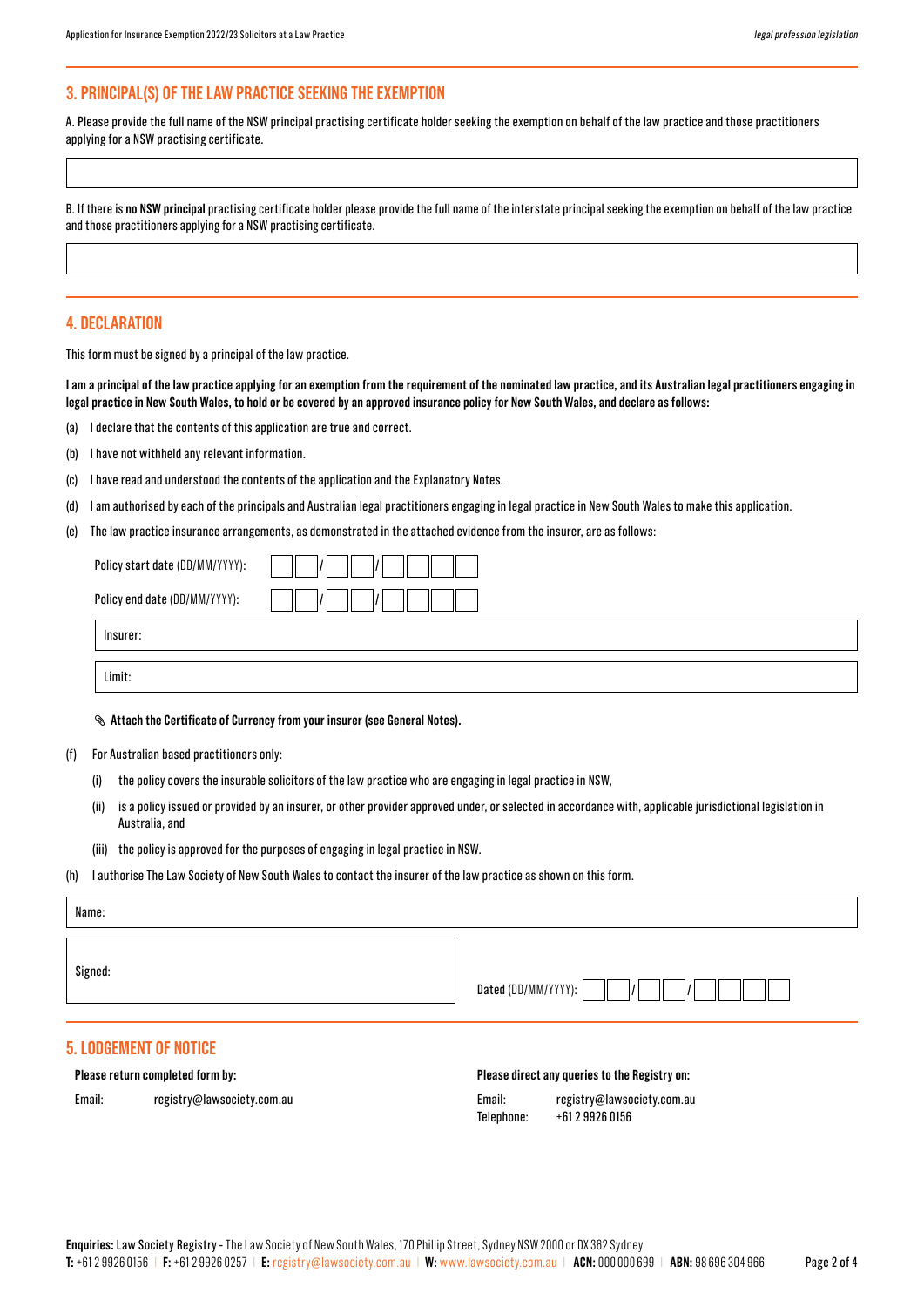# **GENERAL NOTES**

- This application can only be considered if you provide a valid Certificate of Insurance/Currency.
- If you are engaging in legal practice as a principal of a Community Legal Service please ensure you provide the required undertaking.
- Please note Australian legal practitioners who are practising exclusively outside Australia, and who have applied for a practising certificate under Rule 18 of the General Rules, are not authorised to engage in legal practice in NSW. They must notify the Law Society prior to engaging in legal practice in NSW and satisfy the Law Society that they hold or are covered by the requisite insurance under the legal profession legislation.
- This exemption will only be granted if insurance cover for all the practice activities is arranged for an amount at least equal to the amount of cover provided by the approved policy, and which remains, or is warranted to remain, in force for the period this exemption. For Australian based practitioners only, engaging in legal practice with a law practice the policy must:

# **EXPLANATORY NOTES**

Section 215 of the Legal Profession Uniform Law (NSW) provides:

## **215 Exemptions**

- (1) An Australian legal practitioner is exempt from the requirement to hold or be covered by an approved insurance policy for this jurisdiction if-
	- (a) the home jurisdiction of the practitioner is another jurisdiction; and
	- (b) the practitioner holds or is covered by an approved insurance policy for that other jurisdiction and that policy covers legal practice in this jurisdiction.

#### Note:

The Uniform Rules may provide that professional indemnity insurance must provide indemnity for the private legal practice of the insured in relation to the provision of legal services within Australia.

- (2) The designated local regulatory authority may exempt an Australian legal practitioner from the requirement to obtain an approved insurance policy for this jurisdiction if-
	- (a) the home jurisdiction of the practitioner is this jurisdiction; and
	- (b) the practitioner is a legal practitioner associate of a law practice that-
		- (i) maintains a permanent office in this jurisdiction and only one other jurisdiction; and
		- (ii) has at least one principal whose home jurisdiction is that other jurisdiction and who engages solely or principally in legal practice at that permanent office; and
	- (c) the practitioner is covered by an approved insurance policy for that other jurisdiction and that policy covers legal practice in this jurisdiction.
- (3) An Australian legal practitioner is exempt from the requirement to hold or be covered by an approved insurance policy for this jurisdiction if-
	- (a) the home jurisdiction of the practitioner is this jurisdiction; and
	- (b) the practitioner is a legal practitioner associate of a law practice that-
		- (i) maintains a permanent office in this jurisdiction and at least 2 other jurisdictions; and
		- (ii) has at least one principal in each of those other jurisdictions who engages solely or principally in legal practice at the permanent office in that other jurisdiction; and
- (a) cover the insurable solicitors of the law practice who are engaging in legal practice in NSW;
- (b) is a policy issued or provided by an insurer, or other provider approved under, or selected in accordance with, applicable jurisdictional legislation in Australia; and
- (c) the policy is approved for the purposes of engaging in legal practice in NSW.
- In order for the exemption application to be properly assessed, please:
	- 1. Fully complete this application **form**;
	- 2. Ensure that the **Declaration** on this form has been completed and signed by a principal of the law practice; and
	- **3. Attach the Certificate of Currency from your insurer.**
	- (c) the Australian legal practitioner is covered by an approved insurance policy for one of the other jurisdictions to which paragraph (b) refers and that policy covers legal practice in this jurisdiction.
- (4) The designated local regulatory authority may exempt an incorporated legal practice from the requirement to obtain an approved insurance policy for this jurisdiction if the practice-
	- (a) maintains a permanent office in this jurisdiction and only one other jurisdiction; and
	- (b) is covered by an approved insurance policy for that other jurisdiction and that policy covers legal practice in this jurisdiction.
- (5) An incorporated legal practice is exempt from the requirement to obtain an approved insurance policy for this jurisdiction if the practice-
	- (a) maintains a permanent office in this jurisdiction and at least 2 other jurisdictions; and
	- (b) is covered by an approved insurance policy for one of the other jurisdictions to which paragraph (a) refers and that policy covers legal practice in this jurisdiction.
- (6) The designated local regulatory authority may exempt a specified Australian legal practitioner from the requirement to hold or be covered by an approved insurance policy on any grounds that the designated local regulatory authority considers sufficient and may, as a condition of exemption, impose a discretionary condition on his or her Australian practising certificate limiting the scope of legal services that may be provided by the holder of that certificate.
- (7) An exemption under subsection (6) can operate only in respect of periods commencing when or after the exemption is granted.
- (8) The Uniform Rules may provide for other exemptions from the requirement to hold or be covered by an approved insurance policy, and (without limitation) an exemption may-
	- (a) apply to classes of Australian legal practitioners, classes of incorporated legal practices and classes of community legal services; and
	- (b) as a condition of exemption applying to or in respect of an Australian legal practitioner, impose or provide for imposing a discretionary condition (on an Australian practising certificate granted in a participating jurisdiction) limiting the scope of legal services that may be provided by the holder of that certificate.